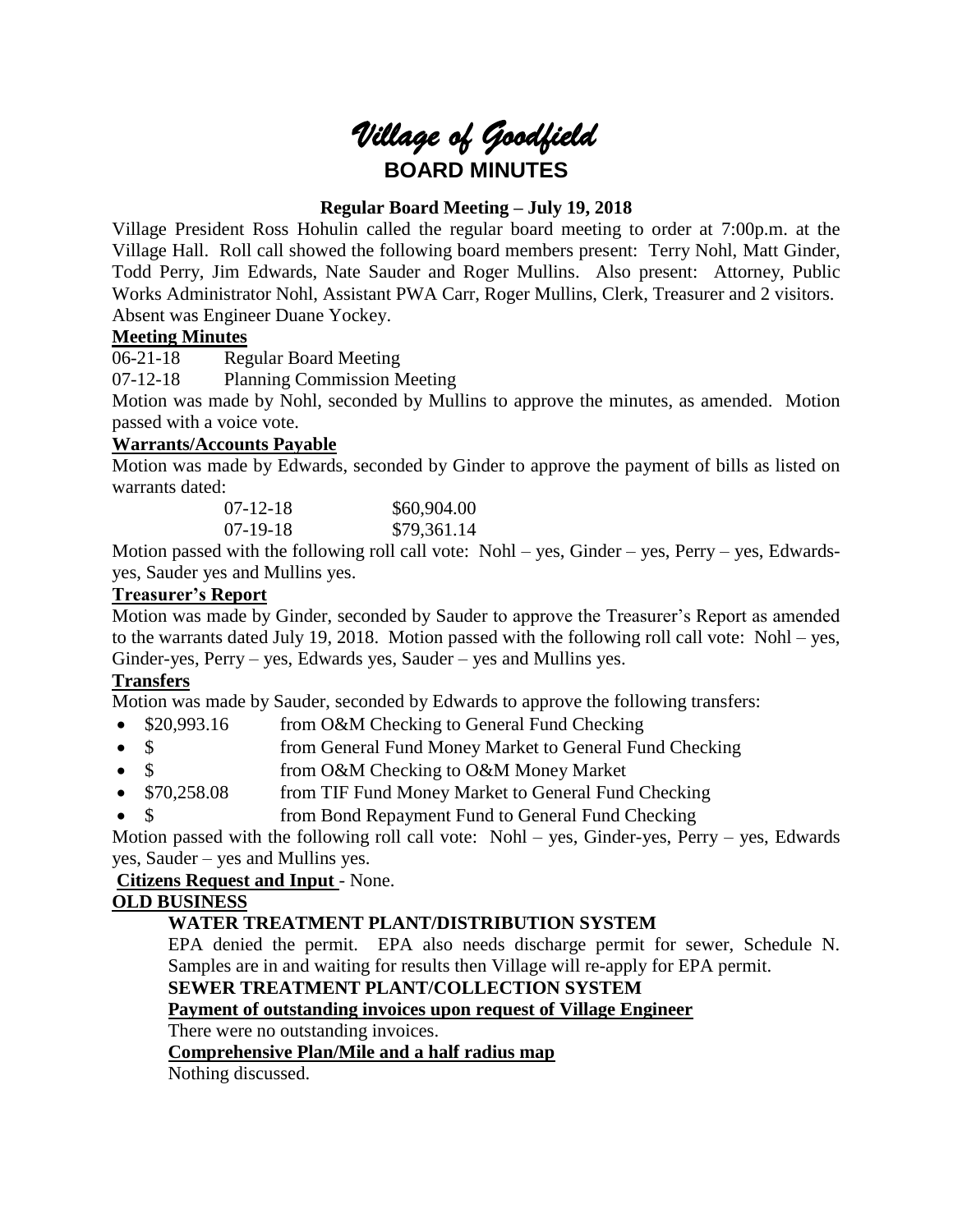#### **Safety Improvement for Norfolk Southern Railroad @ Harrison & Birkey Street**

PWA Nohl received a call from Aaron Tolliver, with the ICC. The Village has to paint the railroad lines on the road. Most of the work is complete except for the seeding.

## **1. Possible Paving of Harrison Street**

Nothing discussed.

**Possible Annexation**

Nothing discussed.

#### **Garage Addition**

Engineer recommends bidding out the storm sewer this winter.

# **Storm Sewer / Sanitary Sewer SE Development**

Nothing discussed.

## **Barn III Dinner Theater**

### **1. Annexation**

Planning Commission Chairman, Josh Nohl, gave a brief review of the Planning Commission meeting of July 12, 2018. There was no recommendation to the Board at this meeting. There were some questions that need to be answered by the Village Engineer and Attorney.

1. Special Use - the committee asked if Special Use could be part of the Pre-Annexation Agreement. *Attorney Gronewold said Special Use could possibly be included in the Pre-*

*Annexation Agreement.*

2. Sewer Hook Up - Currently there is a septic system on the property and Village Code states, "The owner of all houses, buildings, or properties used for human occupancy, employment, recreation, or other purposes situated within the Village and abutting on any street, alley or right of way in which there is now located or may in the future be located any public sanitary sewer of the Village, is required at their expense to install suitable toilet facilities and connect to the facilities directly with the proper public sewer in accordance with the provisions of this Ordinance, within ninety (90) days after date of official notice to do so, provided that said public sewer is within 100 feet of the property line.

*Engineer Yockey said if the property were to annex the Village can waive sewer connection until their sewer fails or the owner wants to hook on.*

The Planning Commission will meet again in the near future to further discuss the possibility of annexation.

### **Website Update/Goodfield Facebook Page**

Tabled.

### **Adopt International Commercial Building Code**

Tabled.

### **Appointments**

Village President will have these ready for next month's meeting.

### **Alley between Thomas/Zobrist**

Engineer Yockey will write a letter stating the Village approves the vacation as long as the Village gets the easements needed.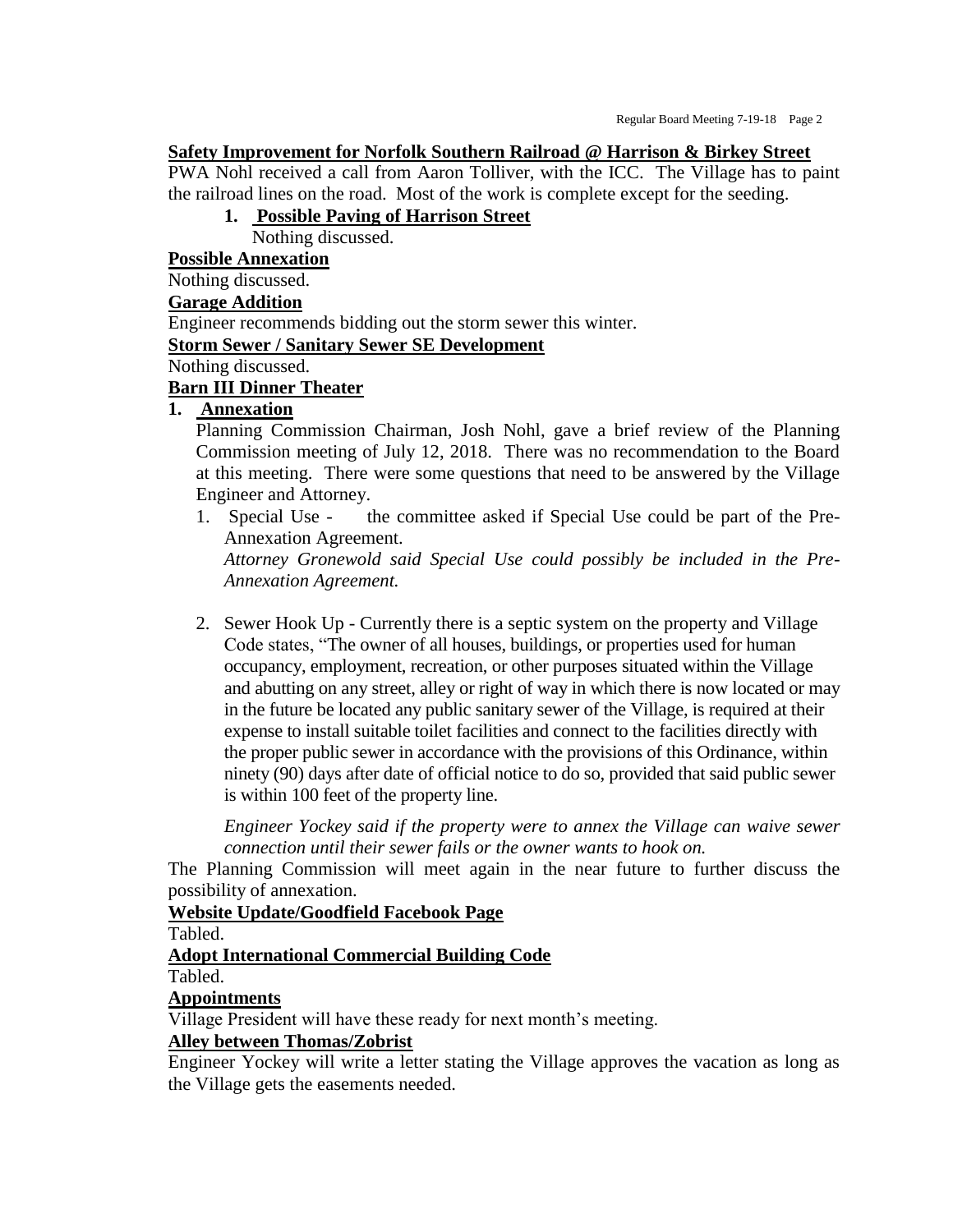#### **NEW BUSINESS**

### **Free Water Hook up for Dave Kuntz for allowing Hoerr Construction to put bore rig on his property for Village water main extension**

Motion was made by Nohl, seconded by Edwards to approve a free water hook up for Dave Kuntz for allowing Hoerr Construction to put their bore rig on his property for the Village water main extension. Motion passed with the following roll call vote: Nohl – yes, Ginder yes, Edwards – yes, Sauder – yes and Mullins yes.

### **IMLRMA – Intergovernmental Cooperation Contract**

Nothing discussed.

## **Annual Audit Report**

John Grimes, CPA, presented the Annual Financial Report and the Management letter.

Motion was made by Edwards, seconded by Ginder to approve the Annual Financial Report and the Management Letter. Motion passed with the following roll call vote: Nohl – yes, Ginder yes, Edwards – yes, Sauder – yes and Mullins yes.

### **Timberline Water Main Extension Update**

Hoerr Construction has completed all work except for seeding. Seeding will be done this fall.

#### **Ingress/Egress Easement for Sanitary Sewer Trunk Main**

PWA Nohl informed the Board that the Village needs to make improvements to the Sanitary Sewer Trunk Main in the next couple of years. The Village needs to try to get access through Max Hoerr and Randy Selvey properties.

### **Tax Increment Financing Review**

Attorney Gronewold will look at the Village's TIF Agreement and discuss at the next meeting.

### **Police Department**

Trustee Terry Nohl has had complaints from Goodfield residents regarding Sunday coverage and that they saw an officer over by Carlock running radar on the interstate. *Chief Potts said they were not running radar but were assisting a stalled car. Chief Potts also said the department is doing some Sunday coverage.*

Another question asked was do the Police shoot radar on interstate 74 and if so why? *Chief Potts informed the Board that through the Montgomery Township Agreement they are allowed to run radar on interstate 74, but that he would remind his officers not to spend much time on the interstate.* 

The last complaint was that the police officers are not friendly. *Chief Potts will encourage them to be friendlier to residents.*

**Schedule Committee Meetings** None. **Municipal Calendar** Completed. **Other Business Engineer –** None. **Public Works Administrator –** None. **Trustees Nohl** – None.